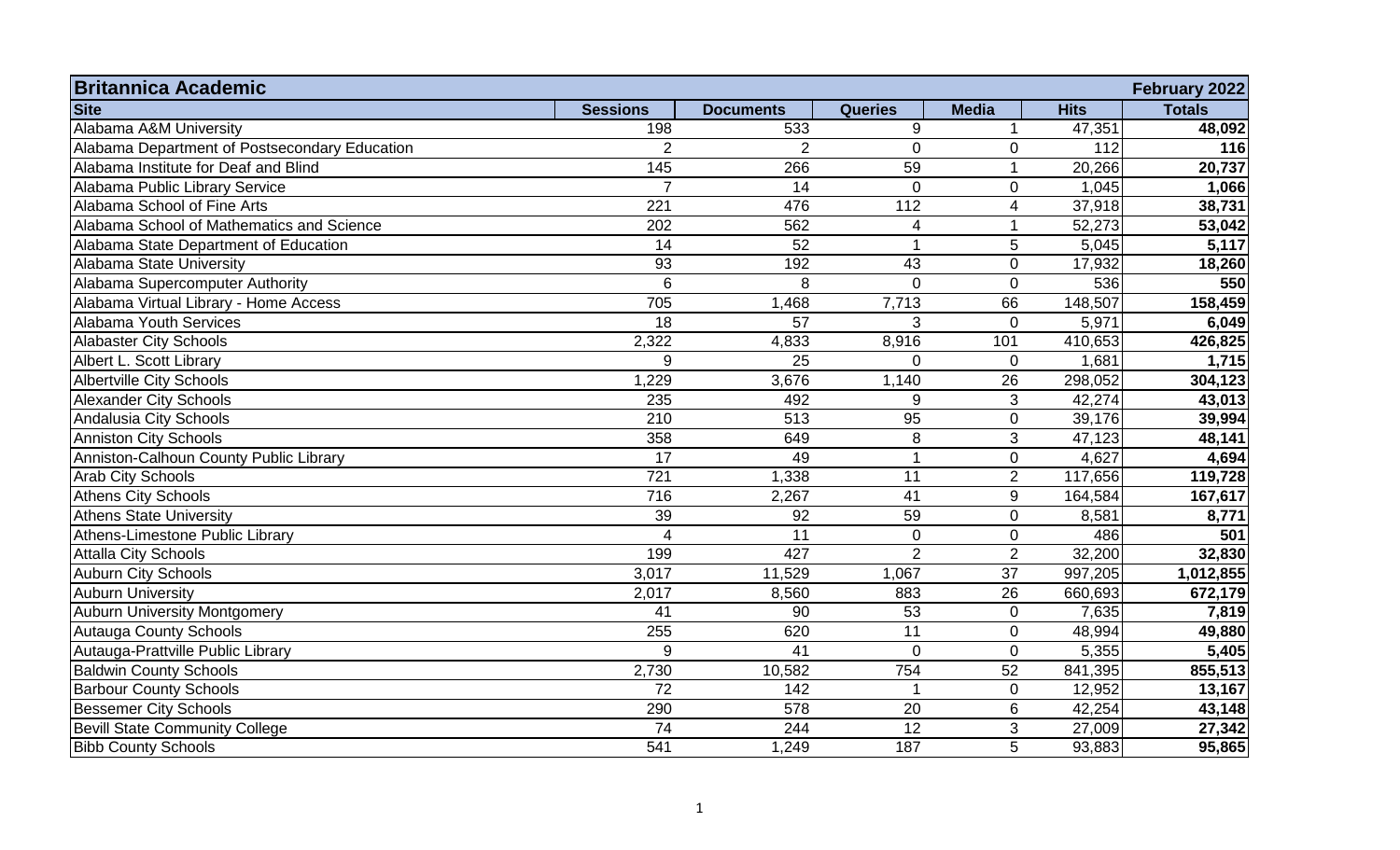| <b>Site</b>                            | <b>Sessions</b>  | <b>Documents</b> | <b>Queries</b>  | <b>Media</b>    | <b>Hits</b> | <b>Totals</b> |
|----------------------------------------|------------------|------------------|-----------------|-----------------|-------------|---------------|
| <b>Birmingham City Schools</b>         | 1,539            | 4,369            | 194             | 16              | 302,494     | 308,612       |
| <b>Birmingham Public Library</b>       | 120              | 317              | 65              | 15              | 30,444      | 30,961        |
| Birmingham Southern College            | 42               | 77               | 116             | $\overline{0}$  | 6,116       | 6,351         |
| <b>Bishop State Community College</b>  | 45               | 106              | 0               | $\mathbf 0$     | 9,253       | 9,404         |
| <b>Blount County Schools</b>           | 187              | 378              | 3               | $\mathbf 0$     | 26,125      | 26,693        |
| <b>Boaz City Schools</b>               | 309              | 782              | 174             | $\overline{2}$  | 62,967      | 64,234        |
| <b>Brewton City Schools</b>            | 152              | 335              | 11              | $\overline{2}$  | 29,296      | 29,796        |
| <b>Bullock County Schools</b>          | $\overline{247}$ | 456              | $\overline{14}$ | $\overline{4}$  | 36,512      | 37,233        |
| <b>Butler County Schools</b>           | 486              | 1,061            | $\overline{38}$ | $6\phantom{1}6$ | 79,099      | 80,690        |
| <b>Calhoun Community College</b>       | 165              | $\overline{347}$ | 1,659           | $\overline{10}$ | 37,164      | 39,345        |
| <b>Calhoun County Schools</b>          | 1,107            | 3,459            | 112             | 12              | 272,890     | 277,580       |
| Central Alabama Community College      | 5                | $\overline{7}$   | $\mathbf 0$     | $\mathbf 0$     | 453         | 465           |
| <b>Chambers County Schools</b>         | 311              | 749              | $\overline{23}$ | $\overline{4}$  | 52,665      | 53,752        |
| Chattahoochee Valley Community College | 121              | 227              | 62              | $\mathbf 0$     | 26,123      | 26,533        |
| <b>Chelsea Public Library</b>          | 2                | 3                | $\overline{0}$  | $\mathbf 0$     | 181         | 186           |
| <b>Cherokee County Schools</b>         | 644              | 1,764            | 58              | $\overline{7}$  | 124,075     | 126,548       |
| <b>Cherokee Public Library</b>         |                  |                  | $\mathbf 0$     | $\mathbf 0$     | 43          | 45            |
| <b>Chickasaw City Schools</b>          | 123              | 287              | 3               | $\mathbf 0$     | 24,022      | 24,435        |
| <b>Chilton County Schools</b>          | 649              | 2,335            | 62              | $\overline{7}$  | 181,405     | 184,458       |
| Choctaw County Schools                 | 109              | 223              | 12              |                 | 17,224      | 17,569        |
| <b>Clarke County Schools</b>           | 175              | 438              | 5               | $\overline{2}$  | 36,859      | 37,479        |
| <b>Cleburne County Schools</b>         | 281              | 919              | 8               |                 | 73,293      | 74,502        |
| Coastal Alabama Community College      | 3                | 4                | $\overline{0}$  | $\mathbf 0$     | 217         | 224           |
| <b>Coffee County Schools</b>           | 460              | 1,111            | 86              | $\overline{7}$  | 95,309      | 96,973        |
| <b>Colbert County Schools</b>          | 498              | 1,239            | 46              | $\overline{2}$  | 99,415      | 101,200       |
| Concordia College                      | 61               | 108              | 10              |                 | 8,513       | 8,693         |
| <b>Conecuh County Schools</b>          | 229              | 499              | 15              | $\overline{7}$  | 36,639      | 37,389        |
| <b>Coosa County Schools</b>            | 250              | 502              | 11              |                 | 47,445      | 48,209        |
| Covington County Schools               | 508              | 1,792            | 376             | 5               | 168,236     | 170,917       |
| <b>Crenshaw County Schools</b>         | 589              | 1,485            | 40              | $\overline{2}$  | 115,827     | 117,943       |
| <b>Cullman City Schools</b>            | 3                | $\overline{2}$   | $\mathbf 0$     | $\mathbf 0$     | 130         | 135           |
| Cullman County Library                 |                  | 5                | $\overline{0}$  | $\mathbf 0$     | 468         | 474           |
| <b>Cullman County Schools</b>          | 1,196            | 4,829            | 1,012           | 10              | 453,403     | 460,450       |
| Dale County Schools                    | 535              | 1,546            | 172             | $\overline{2}$  | 129,827     | 132,082       |
| Daleville City Schools                 | 114              | 218              | 21              | $\overline{0}$  | 15,333      | 15,686        |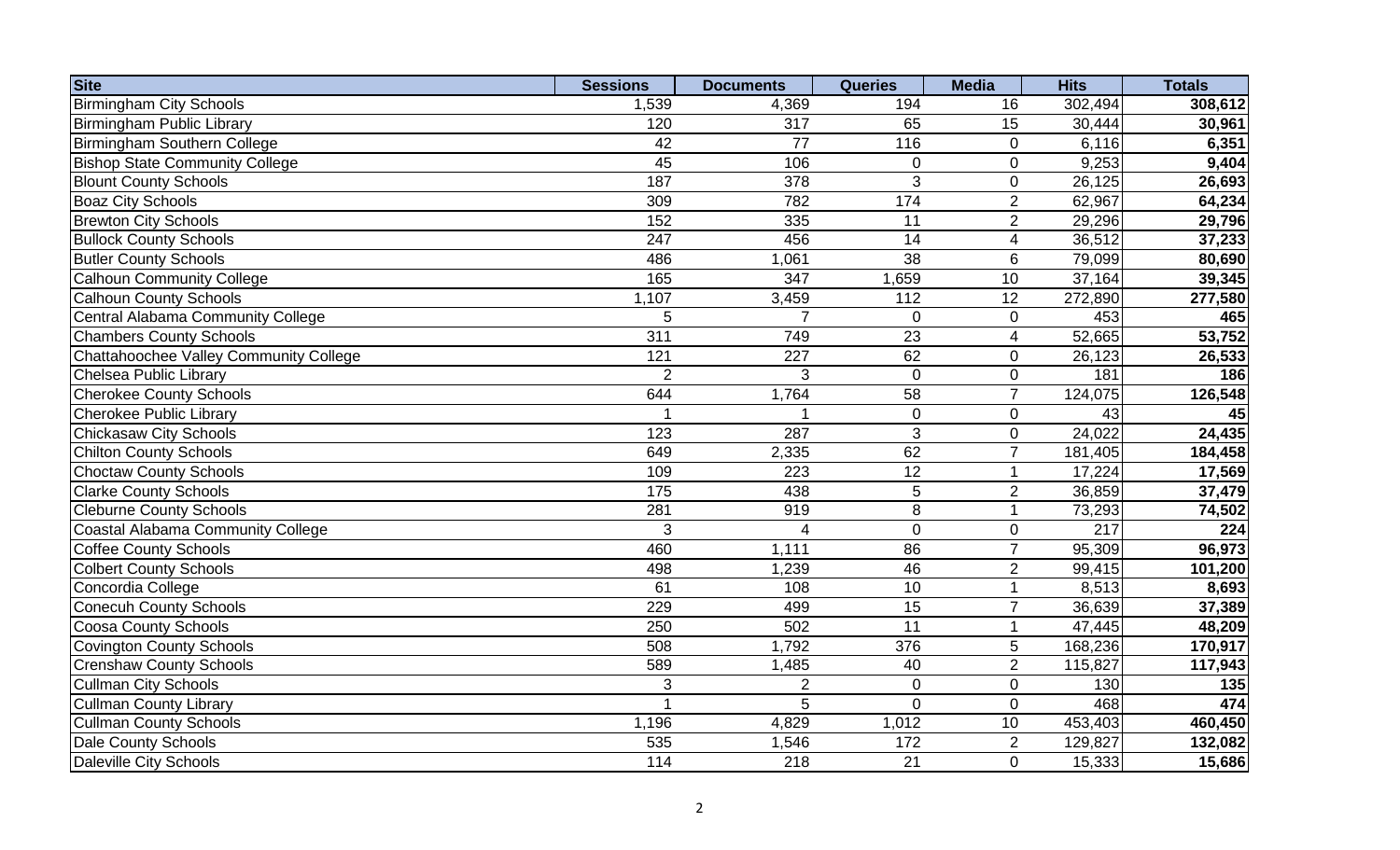| <b>Site</b>                               | <b>Sessions</b> | <b>Documents</b> | <b>Queries</b>  | <b>Media</b>             | <b>Hits</b> | <b>Totals</b> |
|-------------------------------------------|-----------------|------------------|-----------------|--------------------------|-------------|---------------|
| <b>Dallas County Schools</b>              | 366             | 825              | 12              | 2                        | 58,944      | 60,149        |
| Daphne Public Library                     | 5               | 6                | $\mathbf 0$     | $\mathbf 0$              | 325         | 336           |
| Dauphin Island Sea Lab                    | $\overline{15}$ | $\overline{22}$  | $\overline{0}$  | $\mathbf{0}$             | 1,578       | 1,615         |
| <b>Decatur Public Library</b>             | $\overline{2}$  | 5                | $\overline{0}$  | $\mathbf 0$              | 587         | 594           |
| <b>DeKalb County Schools</b>              | 418             | 1,072            | 22              | $\overline{0}$           | 87,607      | 89,119        |
| <b>Demopolis City Schools</b>             | 323             | 652              | 9               | 5                        | 53,522      | 54,511        |
| Demopolis Public Library                  | $\overline{2}$  | 8                | $\overline{0}$  | $\mathbf 0$              | 1,081       | 1,091         |
| Dothan City Schools                       | 792             | 2,392            | 209             | 18                       | 189,989     | 193,400       |
| Dothan-Houston County Library System      | 8               | 25               | 1               | $\mathbf 0$              | 2,481       | 2,515         |
| Elba City Schools                         | $\overline{87}$ | 209              | $\mathbf 0$     |                          | 16,441      | 16,738        |
| <b>Elmore County Schools</b>              | $\overline{2}$  | $\overline{2}$   | $\overline{0}$  | $\mathbf 0$              | 94          | 98            |
| <b>Enterprise City Schools</b>            | 1,201           | 3,725            | 276             | 143                      | 286,061     | 291,406       |
| <b>Enterprise Public Library</b>          |                 |                  | $\mathbf 0$     | $\mathbf 0$              | 42          | 44            |
| <b>Enterprise State Community College</b> | $\overline{21}$ | 41               | $\overline{7}$  | $\mathbf 0$              | 4,041       | 4,110         |
| <b>Escambia County Schools</b>            | 504             | 1,172            | $\overline{15}$ | $\overline{4}$           | 88,187      | 89,882        |
| Eufaula Carnegie Library                  | $\overline{7}$  | 9                | $\mathbf 0$     | $\mathbf 0$              | 602         | 618           |
| <b>Eufaula City Schools</b>               | 452             | 954              | 8               | $\mathbf 0$              | 74,907      | 76,321        |
| <b>Fairfield City Schools</b>             | 182             | 391              | $\overline{1}$  | 5                        | 30,973      | 31,552        |
| Fairhope Public Library                   | 4               | $\overline{7}$   | 3               | $\overline{1}$           | 717         | 732           |
| <b>Faulkner University</b>                | 3               | 10               | $\overline{4}$  | $\overline{0}$           | 870         | 887           |
| <b>Fayette County Schools</b>             | 288             | 620              | 16              | $\mathbf 0$              | 50,916      | 51,840        |
| <b>Florence City Schools</b>              | 230             | 527              | $\overline{81}$ | $\overline{1}$           | 33,084      | 33,923        |
| Florence-Lauderdale Public Library        | $\overline{15}$ | 43               | $\overline{1}$  | $\mathbf 0$              | 3,732       | 3,791         |
| Fort Payne City Schools                   | 280             | 855              | 323             | $\overline{7}$           | 74,963      | 76,428        |
| <b>Franklin County Schools</b>            | 396             | 1,330            | 440             | $9\,$                    | 101,592     | 103,767       |
| <b>Gadsden City Schools</b>               | 814             | 2,228            | 28              | $\overline{12}$          | 171,150     | 174,232       |
| <b>Gadsden State Community College</b>    | 31              | 81               | $\mathbf 0$     | $\mathbf 0$              | 7,392       | 7,504         |
| <b>Geneva County Schools</b>              | 353             | 889              | 62              | $\overline{\mathcal{A}}$ | 67,754      | 69,062        |
| <b>Greene County Schools</b>              | 133             | 299              | 2               | 5                        | 25,287      | 25,726        |
| <b>Gulf Shores City Schools</b>           | 238             | 685              | 35              | $6\phantom{1}$           | 64,679      | 65,643        |
| <b>Guntersville City Schools</b>          | 18              | 44               | $\overline{0}$  | $\Omega$                 | 3,060       | 3,122         |
| <b>Guntersville Public Library</b>        | 3               | 10               | $\Omega$        | $\mathbf 0$              | 1,491       | 1,504         |
| <b>Hale County Schools</b>                | 202             | 403              | 36              | 1                        | 29,481      | 30,123        |
| <b>Haleyville City Schools</b>            | 235             | 492              | 10              | $\mathbf 0$              | 36,902      | 37,639        |
| <b>Harrison Regional Library</b>          | $\overline{2}$  | $\overline{4}$   | $\overline{0}$  | $\mathbf 0$              | 321         | 327           |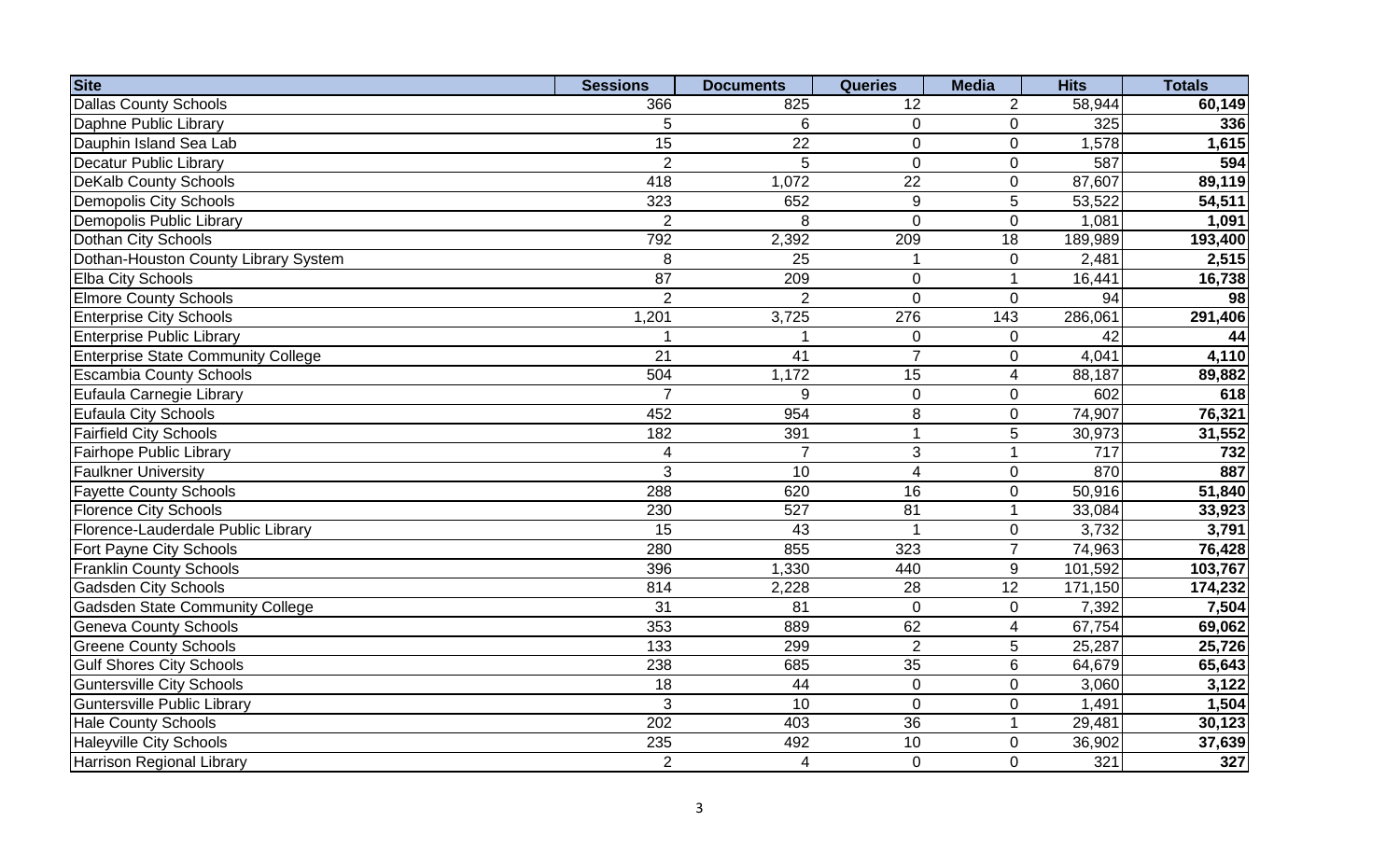| <b>Site</b>                                        | <b>Sessions</b>  | <b>Documents</b> | <b>Queries</b>   | <b>Media</b>     | <b>Hits</b>         | <b>Totals</b> |
|----------------------------------------------------|------------------|------------------|------------------|------------------|---------------------|---------------|
| <b>Hartselle City Schools</b>                      | 201              | 504              | 11               |                  | 36,660              | 37,377        |
| Helen Keller Public Library                        |                  |                  | $\mathbf 0$      | $\mathbf 0$      | 49                  | 51            |
| <b>Henry County Schools</b>                        | 95               | 308              | 13               | $\mathbf 0$      | 44,759              | 45,175        |
| <b>Highlands School</b>                            | 109              | 238              | 16               | 3                | 18,357              | 18,723        |
| <b>Homewood City Schools</b>                       | 279              | 703              | 6                | $\mathbf 0$      | 45,289              | 46,277        |
| <b>Hoover City Schools</b>                         | ,647             | 5,414            | 757              | $\overline{36}$  | 446,613             | 454,467       |
| <b>Houston County Schools</b>                      | 505              | 1,426            | 36               | 9                | 132,243             | 134,219       |
| Huntingdon College                                 | 194              | 474              | $\overline{71}$  | $\overline{0}$   | 41,656              | 42,395        |
| <b>Huntsville City Schools</b>                     | 3,464            | 12,160           | 3,336            | 134              | 960,515             | 979,609       |
| Huntsville-Madison County Public Library           | 84               | 247              | 20               | 4                | 21,590              | 21,945        |
| <b>Ingram State Technical College</b>              | 6                | 10               | $\overline{0}$   | $\mathbf 0$      | 537                 | 553           |
| Jacksonville City Schools                          | 289              | 489              | 783              | 11               | 36,550              | 38,122        |
| <b>Jacksonville Public Library</b>                 | 4                | 6                | $\overline{0}$   | $\mathbf 0$      | 721                 | 731           |
| Jacksonville State University                      | 812              | 2,757            | 805              | $\overline{2}$   | 248,776             | 253,152       |
| <b>Jasper City Schools</b>                         | 197              | 468              | 5                | $\overline{1}$   | 33,378              | 34,049        |
| Jefferson County Library Cooperative               | 140              | 314              | 103              | $\overline{4}$   | 29,519              | 30,080        |
| Jefferson County Schools                           | 3,818            | 15,383           | 895              | 63               | 1,218,532           | 1,238,691     |
| Jefferson State Community College                  | 122              | 407              | 183              | $6\phantom{1}$   | 37,895              | 38,613        |
| <b>Lamar County Schools</b>                        | 269              | 739              | 23               | $\mathfrak{S}$   | 85,542              | 86,576        |
| <b>Lanett City Schools</b>                         | 93               | 219              | 10               | $\mathbf 0$      | 17,277              | 17,599        |
| <b>Lauderdale County Schools</b>                   | 679              | 2,048            | 408              | 8                | 182,015             | 185,158       |
| <b>Lawrence County Schools</b>                     | 567              | 1,667            | $\overline{227}$ | 8                | 136,875             | 139,344       |
| Lawson State Community College - Birmingham Campus | 69               | $\overline{112}$ | 174              | 1                | 7,825               | 8,181         |
| Lee County Schools                                 | 2,330            | 7,343            | $\overline{227}$ | 26               | 527,421             | 537,347       |
| <b>Leeds City Schools</b>                          | $\overline{222}$ | 558              | 9                | $\overline{2}$   | 53,226              | 54,017        |
| <b>Limestone County Schools</b>                    | 723              | 2,272            | 202              | $\boldsymbol{9}$ | 179,099             | 182,305       |
| <b>Linden City Schools</b>                         | 56               | 85               | $\pmb{0}$        | $\pmb{0}$        | 7,066               | 7,207         |
| <b>Lowndes County Schools</b>                      | 285              | 575              | 5                | $\mathbf 0$      | 43,274              | 44,139        |
| Lurleen B. Wallace Community College               | 25               | 38               | $\mathbf 0$      | $\pmb{0}$        | 2,529               | 2,592         |
| <b>Madison City Schools</b>                        | 1,641            | 6,013            | 589              | 18               | 459,147             | 467,408       |
| <b>Madison County Schools</b>                      | 104              | 331              | 6                | $\mathbf{0}$     | 30,874              | 31,315        |
| Marengo County Schools                             | 125              | 247              | $\overline{7}$   | $\mathbf 0$      | 19,877              | 20,256        |
| <b>Marion County Schools</b>                       | 309              | 853              | 28               | 1                | $\overline{7}1,291$ | 72,482        |
| <b>Marion Military Institute</b>                   | 16               | 44               | $\overline{0}$   | $\mathbf{0}$     | 5,488               | 5,548         |
| <b>Marshall County Schools</b>                     | 394              | 1,121            | 15               | 8                | 83,598              | 85,136        |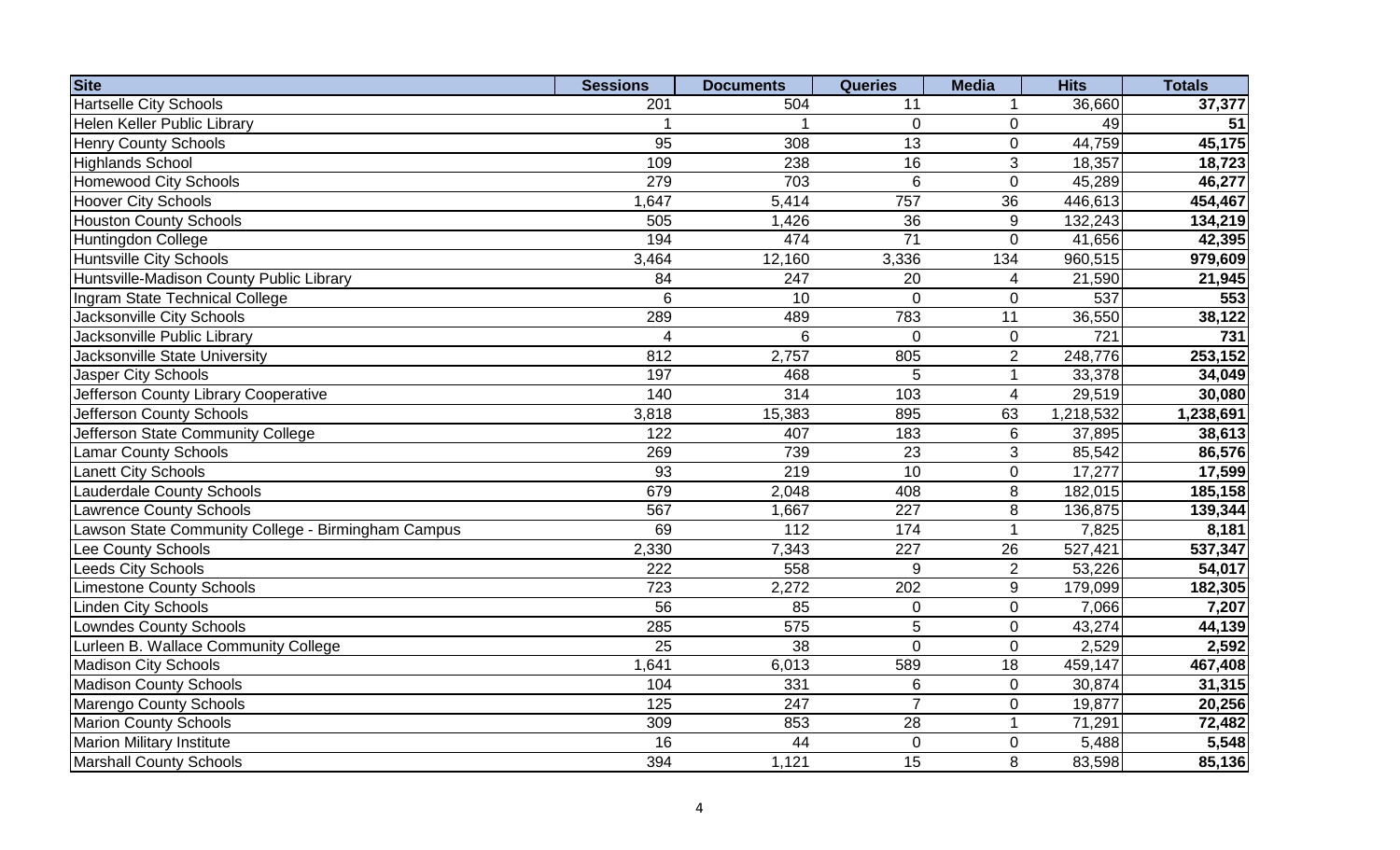| <b>Site</b>                                    | <b>Sessions</b> | <b>Documents</b> | <b>Queries</b>           | <b>Media</b>     | <b>Hits</b> | <b>Totals</b> |
|------------------------------------------------|-----------------|------------------|--------------------------|------------------|-------------|---------------|
| Midfield City Schools                          | 62              | 105              | 0                        | $\Omega$         | 8,368       | 8,535         |
| Miles College                                  | 11              | 18               | $\overline{0}$           | $\overline{0}$   | 1,200       | 1,229         |
| <b>Mobile County Schools</b>                   | 3,275           | 13,284           | 627                      | 59               | 921,116     | 938,361       |
| Mobile Public Library                          | 128             | 317              | 19                       | $\overline{12}$  | 26,591      | 27,067        |
| Monroe County Schools                          | 253             | 578              | 6                        | $\mathbf 0$      | 42,655      | 43,492        |
| Montgomery City-County Public Library          | 112             | 288              | 6                        | $\overline{2}$   | 26,697      | 27,105        |
| <b>Montgomery County Schools</b>               | 4,036           | 10,651           | 2,234                    | 35               | 865,160     | 882,116       |
| Morgan County Schools                          | 661             | 2,198            | $\overline{242}$         | 5                | 159,438     | 162,544       |
| Mountain Brook Schools                         | $\overline{73}$ | 128              | $\mathbf 0$              | 8                | 10,713      | 10,922        |
| Muscle Shoals City Schools                     | 397             | 1,146            | $\overline{99}$          | $\overline{4}$   | 96,822      | 98,468        |
| Muscle Shoals Public Library                   | $\overline{2}$  | $\overline{2}$   | $\mathbf 0$              | $\mathbf 0$      | 128         | 132           |
| North Shelby Library                           | $\overline{2}$  | $\overline{2}$   | $\boldsymbol{0}$         | $\mathbf 0$      | 90          | 94            |
| Northeast Alabama Community College            | 39              | 108              | 11                       | $\boldsymbol{0}$ | 10,509      | 10,667        |
| Northwest Shoals Community College             | 39              | 69               | $\overline{87}$          |                  | 4,961       | 5,157         |
| Oakwood University & Oakwood Adventist Academy | 492             | 1,494            | 128                      | -1               | 125,024     | 127,139       |
| Oneonta City Schools                           | 179             | 370              | 24                       | -1               | 28,970      | 29,544        |
| <b>Opelika City Schools</b>                    | 654             | 1,604            | 41                       | 10               | 111,170     | 113,479       |
| Opp City Schools                               | $\overline{70}$ | 197              | $\overline{4}$           | $\mathbf 0$      | 19,538      | 19,809        |
| Orange Beach Public Library                    | $\overline{4}$  | 8                | $\mathbf 0$              | $\mathbf 0$      | 580         | 592           |
| <b>Oxford City Schools</b>                     | 774             | 2,201            | 49                       | $\overline{2}$   | 186,530     | 189,556       |
| <b>Ozark City Schools</b>                      | 213             | 478              | 10                       | 3                | 34,064      | 34,768        |
| Pelham City School System                      | 546             | 1,923            | 98                       | 14               | 179,649     | 182,230       |
| Pelham Public Library                          | $\overline{4}$  | 17               | $\overline{2}$           | $\mathbf 0$      | 1,762       | 1,785         |
| Pell City Public Library                       | $\overline{2}$  | 3                | $\mathbf 0$              | $\mathbf 0$      | 166         | 171           |
| Pell City Schools                              | 500             | 1,446            | $\overline{38}$          | $\overline{5}$   | 104,662     | 106,651       |
| <b>Perry County Schools</b>                    | 169             | 356              | $\overline{18}$          | 5                | 27,992      | 28,540        |
| <b>Phenix City Schools</b>                     | 983             | 2,759            | 138                      | 16               | 209,477     | 213,373       |
| <b>Pickens County Schools</b>                  | 208             | 442              | $\,6$                    | $\mathbf 0$      | 34,043      | 34,699        |
| <b>Piedmont City Schools</b>                   | 142             | 357              | $\overline{\mathcal{A}}$ | 2                | 39,216      | 39,721        |
| <b>Piedmont Public Library</b>                 | -1              | 3                | $\mathbf 0$              | $\mathbf 0$      | 159         | 163           |
| <b>Pike County Schools</b>                     | 373             | 1,306            | 19                       | 12               | 110,166     | 111,876       |
| Pike Road City Schools                         | 486             | 1,586            | 65                       | $\overline{1}$   | 126,367     | 128,505       |
| Rainbow City Public Library                    | $\overline{2}$  | $\overline{2}$   | $\overline{0}$           | $\overline{0}$   | 102         | 106           |
| Randolph County Schools                        | 203             | 426              | 23                       |                  | 40,950      | 41,603        |
| Reid State Technical College                   | 4               | 13               | $\overline{0}$           | $\overline{0}$   | 1,582       | 1,599         |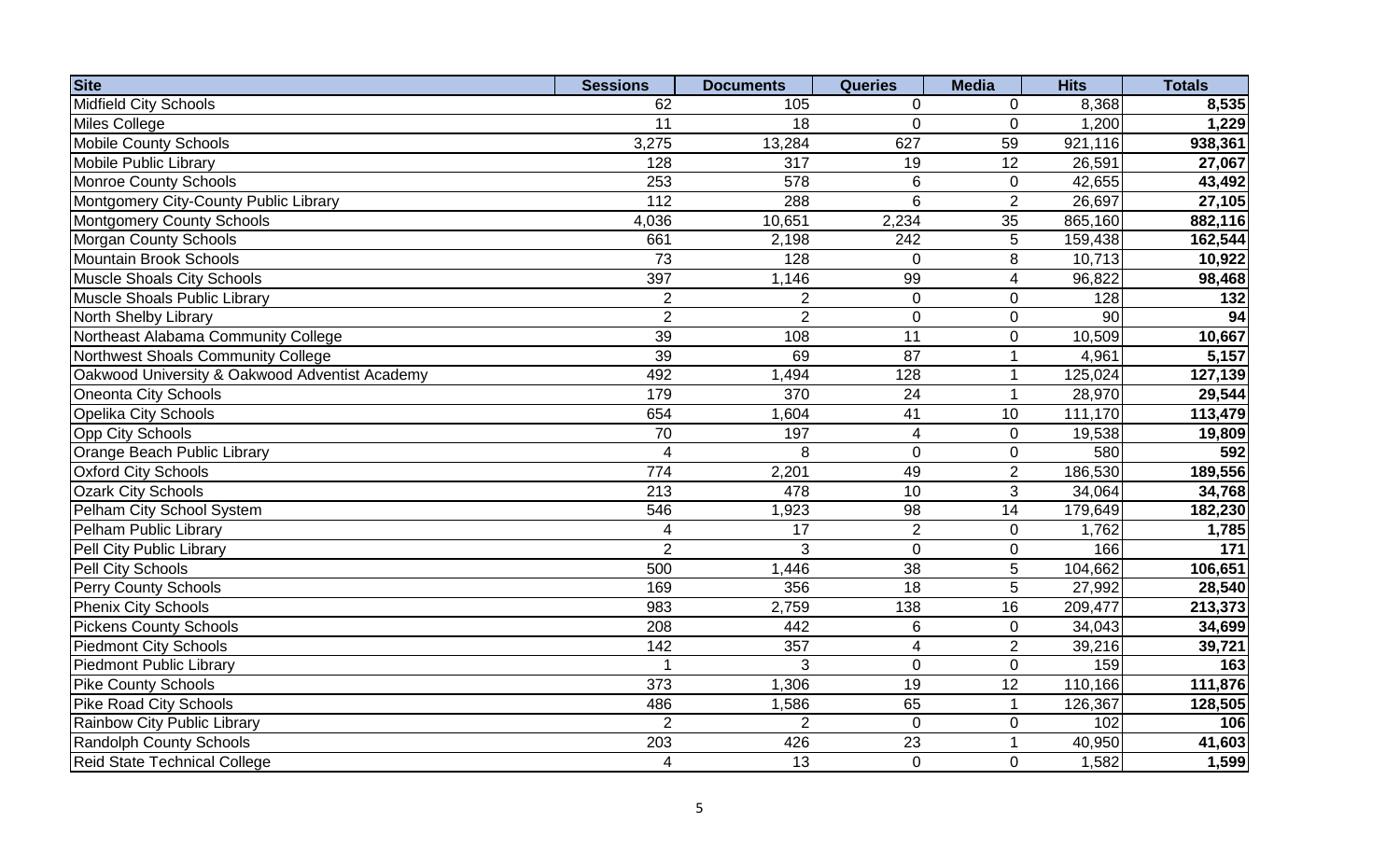| <b>Site</b>                              | <b>Sessions</b> | <b>Documents</b> | <b>Queries</b>   | <b>Media</b>    | <b>Hits</b> | <b>Totals</b> |
|------------------------------------------|-----------------|------------------|------------------|-----------------|-------------|---------------|
| Roanoke City Schools                     | 187             | 463              | 5                | 0               | 38,638      | 39,293        |
| <b>Roy Downs Memorial Calera Library</b> | $\overline{7}$  | $\overline{7}$   | $\mathbf 0$      | $\mathbf 0$     | 358         | 372           |
| <b>Russell County Schools</b>            | 525             | 1,140            | 30               | 10              | 86,252      | 87,957        |
| <b>Russellville City Schools</b>         | 137             | 327              | $\overline{4}$   | $\mathbf 0$     | 29,445      | 29,913        |
| <b>Samford University</b>                | 1,059           | 3,294            | 259              | 9               | 270,813     | 275,434       |
| <b>Saraland City Schools</b>             | 367             | 886              | 18               |                 | 71,951      | 73,223        |
| <b>Satsuma City Schools</b>              | 111             | 226              | 3                | $\mathbf 0$     | 19,790      | 20,130        |
| <b>Scottsboro City Schools</b>           | 86              | 188              | 3                | $\mathbf 0$     | 15,181      | 15,458        |
| Selma Public Library                     | $\overline{51}$ | 191              | $\mathbf{1}$     | $6\phantom{1}6$ | 22,308      | 22,557        |
| <b>Sheffield City Schools</b>            | 149             | 287              | $6\phantom{1}$   | 3               | 21,241      | 21,686        |
| <b>Shelby County Schools</b>             | 202             | 508              | 45               | $\overline{2}$  | 37,757      | 38,514        |
| <b>Shelton State Community College</b>   | 258             | 701              | 42               | $\overline{2}$  | 52,514      | 53,517        |
| <b>Snead State Community College</b>     | 14              | 22               | $\mathbf 0$      | $\pmb{0}$       | 1,468       | 1,504         |
| Southern Union State Community College   | 105             | 218              | $\overline{34}$  | $\pmb{0}$       | 18,231      | 18,588        |
| Spring Hill College                      | 374             | 1,026            | 89               |                 | 97,561      | 99,051        |
| St. Clair County Schools                 | 648             | 2,237            | 292              | 23              | 189,342     | 192,542       |
| <b>Sumter County Schools</b>             | 137             | 259              | 1                |                 | 17,956      | 18,354        |
| Sylacauga City Schools                   | 431             | 1,264            | $\overline{113}$ |                 | 100,883     | 102,692       |
| Talladega County Schools                 | 1,205           | 4,691            | 164              | 19              | 374,532     | 380,611       |
| Talladega Public Library                 | $\overline{2}$  | $\overline{2}$   | $\overline{0}$   | $\mathbf 0$     | 107         | 111           |
| Tallapoosa County Schools                | 276             | 641              | 11               | $\mathbf 0$     | 46,509      | 47,437        |
| Tallassee City Schools                   | 273             | 828              | $\overline{7}$   | 3               | 90,437      | 91,548        |
| <b>Tarrant City Schools</b>              | 351             | 591              | $\overline{11}$  | 3               | 39,556      | 40,512        |
| Thomas B. Norton Public Library          | 11              | 24               | $\overline{2}$   | $\mathbf 0$     | 2,861       | 2,898         |
| <b>Thomasville City Schools</b>          | 251             | 399              | $\overline{4}$   | $\overline{4}$  | 26,553      | 27,211        |
| <b>Troy City Schools</b>                 | 209             | $\overline{513}$ | $\overline{7}$   | $\pmb{0}$       | 37,817      | 38,546        |
| <b>Troy University</b>                   | 431             | 1,079            | 279              | 5               | 87,972      | 89,766        |
| <b>Troy University - Montgomery</b>      | 11              | 34               | 3                | $\mathbf 0$     | 2,881       | 2,929         |
| <b>Trusseville City Schools</b>          | 391             | 1,070            | 33               | $\mathbf 0$     | 74,707      | 76,201        |
| <b>Tuscaloosa City Schools</b>           | 859             | 2,277            | 43               | $\overline{12}$ | 202,308     | 205,499       |
| <b>Tuscaloosa County Schools</b>         | 1,592           | 5,955            | 9,574            | 279             | 521,836     | 539,236       |
| <b>Tuscaloosa Public Library</b>         | 42              | 90               | $\overline{0}$   |                 | 6,665       | 6,798         |
| Tuscumbia City Schools                   | 150             | 282              | 4                | $\mathbf 0$     | 23,302      | 23,738        |
| Tuskegee University                      | 143             | 318              | 1                | $\overline{2}$  | 26,563      | 27,027        |
| U.S. Sports Academy                      | $\overline{2}$  | $\overline{2}$   | $\Omega$         | $\overline{0}$  | 119         | 123           |